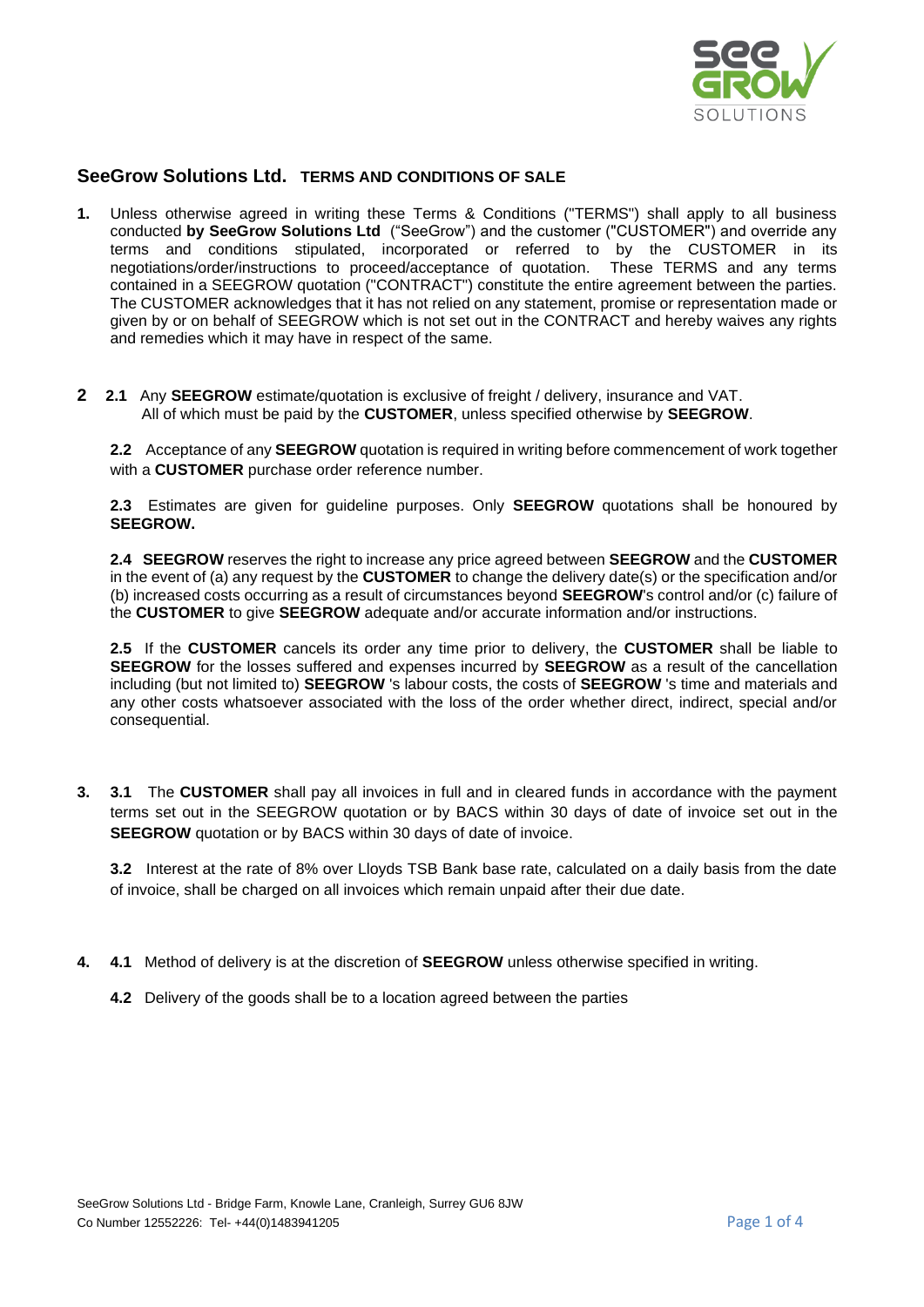

**5. 5.1** Title to the goods shall not pass to the **CUSTOMER** until **SEEGROW** has received payment in full (in cash or cleared funds) for the goods and **all** other sums which are, or which become due to **SEEGROW** from the **CUSTOMER** under other existing **CONTRACTS**.

**5.2** Risk in the goods shall pass to the **CUSTOMER** immediately on delivery to the **CUSTOMER**.

**5.3** Until title to the goods passes to the **CUSTOMER**, the **CUSTOMER** shall:

5.3.1 hold the goods at its own cost on a fiduciary basis as **SEEGROW** 's bailee.

5.3.2 keep the goods safe and insured against all risks for their full price from the date of delivery.

**5.4** In the event of non-payment **SEEGROW** may (in addition to any other rights or remedy) require the **CUSTOMER** to deliver up the goods and, if the **CUSTOMER** fails to do so promptly, enter any land or buildings where the goods are located and repossess and sell the goods.

**6.** All goods and services sold and supplied by **SEEGROW** are subject to the following conditions:

**6.1** The **CUSTOMER** warrants that it has all the necessary rights, consents, authority and licences to enter into the **CONTRACT**.

**6.2** Ownership of all **INTELLECTUAL PROPERTY RIGHTS** relating to a design, drawing, manufacture or specification developed by **SEEGROW** are the property of **SEEGROW**. The **CUSTOMER** acknowledges that where **INTELLECTUAL PROPERTY RIGHTS** are created and/or developed by and/or on behalf of **SEEGROW** during and/or in connection with the manufacturing process ("**FOREGROUND IP**"), **SEEGROW** shall own and be entitled to use that **FOREGROUND IP** as it so wishes, including to manufacture and supply goods to third party customers. For the purposes of this clause 6 "**INTELLECTUAL PROPERTY RIGHTS**" means all patents, copyrights and related rights, design rights, rights in designs, trademarks, service marks, trade secrets, know-how, database rights and other rights in the nature of intellectual property rights (whether registered or unregistered) and all applications for the same, anywhere in the world.

**6.3** The **CUSTOMER** shall (and the **CUSTOMER** will procure that its assignees, licensees and successors in title shall) indemnify **SEEGROW** against all actions, claims, proceedings, liabilities, costs, expenses, damages and losses whatsoever (including any direct, indirect and/or consequential losses, loss of profit, loss of reputation and all interest, penalties and legal and other professional costs and expenses) suffered and/or incurred by **SEEGROW** in connection with any claim made against **SEEGROW** for actual or alleged infringement (including but not limited to the defence of such alleged infringement) of a third party's **INTELLECTUAL PROPERTY RIGHTS** in connection with and/or relating to the manufacture of the goods by and/or on behalf of **SEEGROW** in accordance with any design, drawing, information or specification requested or supplied by the **CUSTOMER**, including their sale and/or supply to the **CUSTOMER** and/or their use and/or exploitation by the **CUSTOMER** and/or any third party. This clause 6.3 shall survive termination of the **CONTRACT**.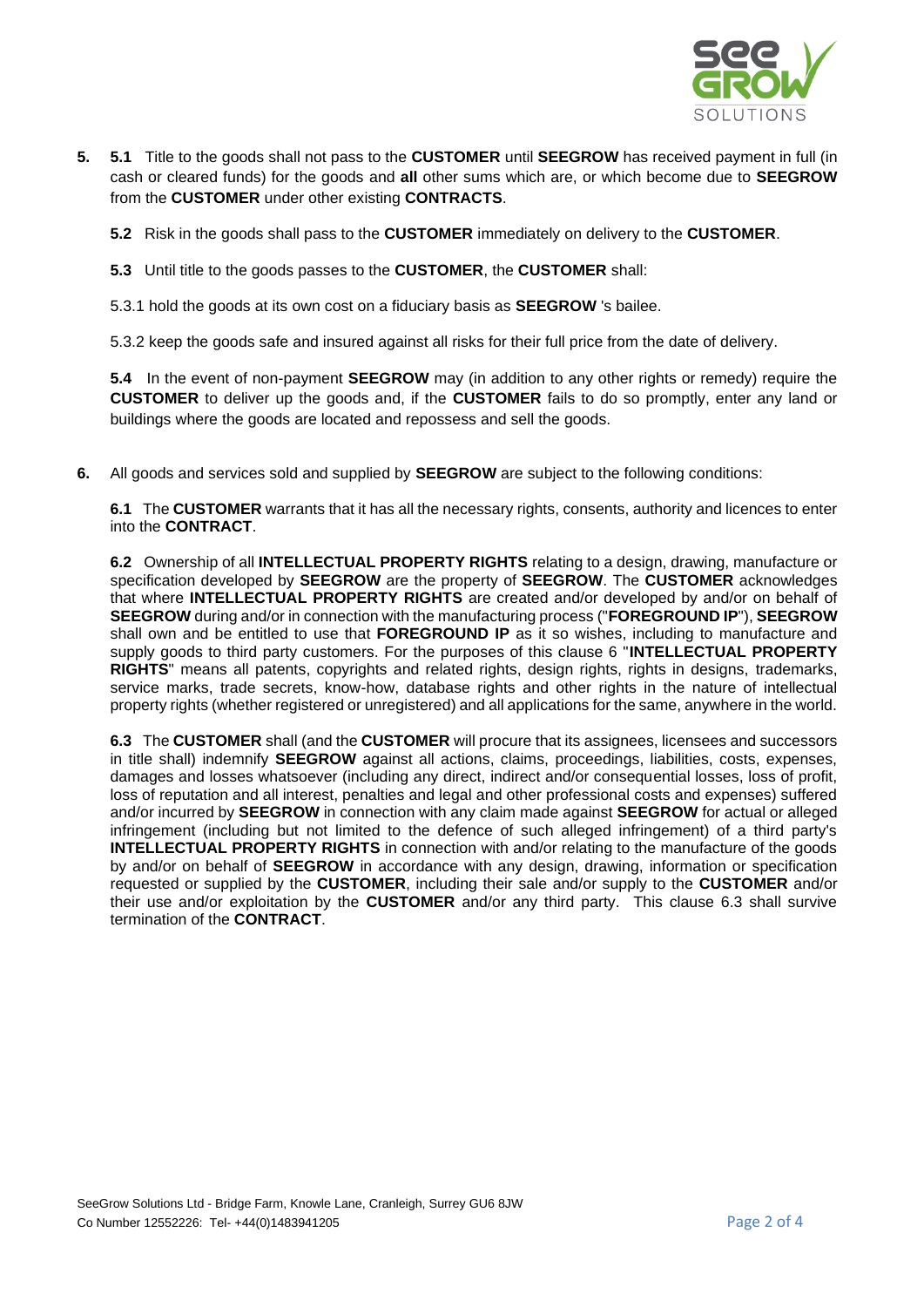

**7. SEEGROW** warrants that on delivery, the goods shall conform with the **SEEGROW** quotation unless otherwise specified in writing.

**7.1** All claims against **SEEGROW** must be notified in writing to **SEEGROW** within 24 hours of discovery and no later than 30 days after despatch of goods by **SEEGROW**.

**7.2** No claim shall be considered unless **SEEGROW** is given the opportunity to examine the goods delivered if it so wishes.

**7.3** Evidence of misuse, alteration or interference by the **CUSTOMER** or any third party shall invalidate any such claim.

**7.4** In the event of a claim in respect of defective or sub-standard workmanship or materials **SEEGROW's** liability (if any) shall be strictly confined to replacement of the defective parts manufactured or sold by **SEEGROW**.

**7.5** In the event of the **CUSTOMER** acquiring goods from or through **SEEGROW** which **SEEGROW** has acquired from a manufacturer/agent ("**UNITS**") irrespective of whether such **UNITS** are used by **SEEGROW** as a component part of a larger item ordered by the **CUSTOMER** or sold in their entirety, **SEEGROW** gives no warranty in respect of the **UNITS**. **SEEGROW** will, so far as it is possible, pass on to the **CUSTOMER** the benefits of any manufacturer's warranty and the liability of **SEEGROW** to the **CUSTOMER** in respect of the **UNITS** shall not exceed the sums (if any) which **SEEGROW** is able to recover from the manufacturer/agent of the **UNITS**.

**7.6** Save for the provisions of clauses 7.4 and 7.5 and any claims for death or personal injury caused by negligence, **SEEGROW** shall not have any liability to the **CUSTOMER** (howsoever arising, including any liability in tort) under or in connection with the **CONTRACT** for any loss or damage (whether direct or indirect) incurred for any reason whatsoever howsoever or whenever arising including, without limitation, for any loss of profits or contracts, loss of income, loss of business and/or losses or liabilities under or in relation to any other contract, in each case whether direct, indirect, special and/or consequential loss or damage.

**7.7 SEEGROW** shall not be liable for any claim arising as a result of **SEEGROW** following any drawing, design or specification supplied by the **CUSTOMER**.

**7.8** Except as set out in these **TERMS**, all warranties, conditions and other terms implied by statute or common law are, to the fullest extent permitted by law, excluded from the **CONTRACT**.

- **8.** Any time or date agreed or suggested by **SEEGROW** for delivery is an estimate only. Whilst every effort is made to ensure delivery on time, in no event whatsoever will **SEEGROW** be liable for any losses or damages of any kind caused by any delay in delivery, including without limitation special, indirect or and/or consequential loss or damage.
- **9. CUSTOMER**'s property held at **SEEGROW** 's premises is held at the **CUSTOMER**'s risk.
- **10. SEEGROW** shall not be liable for any failure or delay in performing its obligations under the **CONTRACT** to the extent that such failure or delay is caused by an event of force majeure. An event of force majeure means any cause affecting the performance by **SEEGROW** of its obligations under the **CONTRACT** arising from acts, events, omissions or non-events beyond its reasonable control, including acts of God, riots, war, acts of terrorism, industrial disputes, fire, flood, storm or earthquake and any disaster.